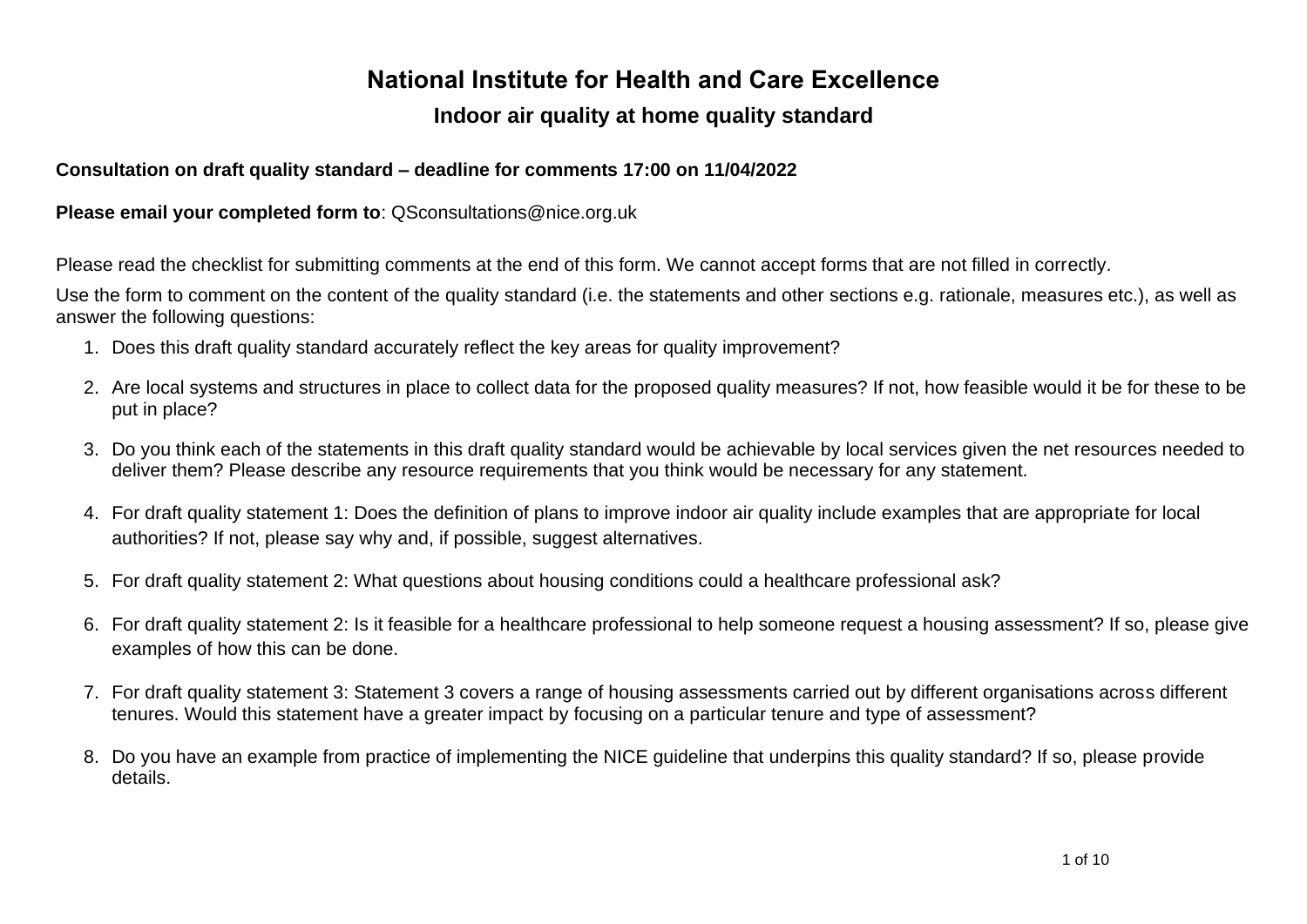# **Organisation details**

| <b>Organisation name</b>                                                                                               | <b>Policy Connect</b>    |
|------------------------------------------------------------------------------------------------------------------------|--------------------------|
| (if you are responding as an individual rather than a registered<br>stakeholder please leave blank)                    |                          |
| <b>Disclosure</b>                                                                                                      | <b>None</b>              |
| Please disclose any past or current, direct or indirect links to, or<br>funding from, the tobacco industry.            |                          |
| Name of person completing form                                                                                         | Laura Fatah & Becky Rice |
| Supporting the quality standard                                                                                        |                          |
| Would your organisation like to express an interest in formally<br>supporting this quality standard? More information. |                          |
| <b>Type</b>                                                                                                            | [Office use only]        |

# **Comments on the draft quality standard**

| <b>Comment</b><br>number | <b>Statement or</b><br>question number<br>Or 'general' for<br>comments on the<br>whole document | <b>Comments</b><br>Insert each comment in a new row.<br>Do not paste other tables into this table because your comments could get lost – type directly into this<br>table.                                                                                           |
|--------------------------|-------------------------------------------------------------------------------------------------|----------------------------------------------------------------------------------------------------------------------------------------------------------------------------------------------------------------------------------------------------------------------|
| <b>Example 1</b>         | Statement 1                                                                                     | This statement may be hard to measure because                                                                                                                                                                                                                        |
|                          | General                                                                                         | Policy Connect is pleased to see NICE consulting on this important subject and are grateful for the<br>opportunity to comment on the standard, which has the potential to deliver wide ranging health and<br>economic benefits in line with the levelling up agenda. |
|                          | Question 1                                                                                      | Processes to improve air quality at both local authority level and within healthcare are both key areas for<br>quality improvement.                                                                                                                                  |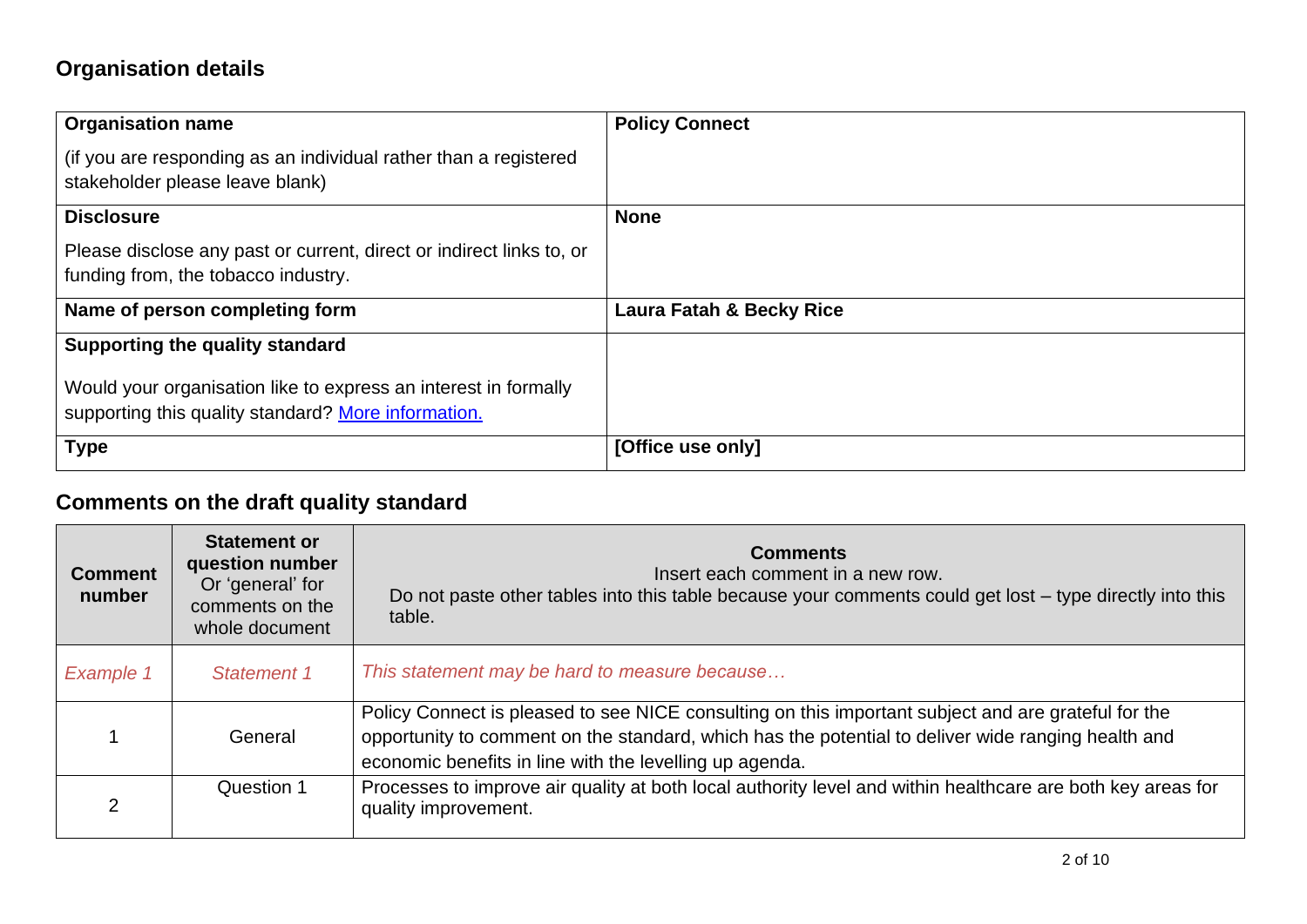| 3 | Question 1 | As on average a person spends 90% of their time indoors, pollutants in our homes should be considered<br>on a parallel with pollutants outdoors, which have tended to draw greater focus. Indoor and outdoor air are<br>naturally linked, and the relationship between the two is currently the subject of research being supported<br>by the UK Clean Air Program <sup>1</sup> .                                                                                                                                                                                                                            |
|---|------------|--------------------------------------------------------------------------------------------------------------------------------------------------------------------------------------------------------------------------------------------------------------------------------------------------------------------------------------------------------------------------------------------------------------------------------------------------------------------------------------------------------------------------------------------------------------------------------------------------------------|
| 4 | Question 1 | As the briefing document highlights, no single government department is responsible for indoor air quality<br>and the regulatory landscape is complex. The All- Party Parliamentary Carbon Monoxide Group inquiry<br>"Carbon Monoxide Safety in Health and Social Care: Raising Awareness and Reducing Risk" evidence<br>suggests that action by local authorities and health care professionals can improve air quality at an<br>individual and local level. The inquiry will identify opportunities for improving carbon monoxide safety<br>policies and practices in health and social care. <sup>2</sup> |
| 5 | Question 1 | In addition to requiring plans and measurement, Policy Connect's initial research suggests that impact<br>assessment and evaluation are key steps to review whether any changes made have had the desired<br>effect and whether there has been a resulting improvement in air quality in homes. <sup>3</sup>                                                                                                                                                                                                                                                                                                 |
| 6 | Question 2 | The formation of ICSs (Integrated Care Systems) and data reform present the opportunity to extract and<br>link data from various sources including air quality measures, housing surveys, GP databases and reports<br>from healthcare professionals. For example, if worsening respiratory symptoms were identified, the data in<br>the health record would show how these symptoms were responded to by the GP of other professional.<br>Some digital solutions including prompts for worsening symptoms could provide measurable data for how<br>often this was acknowledged and acted on. <sup>4,5</sup>  |
|   | Question 2 | We are not well placed to comment on whether local systems and structures are currently in place to<br>collect data at a local authority level. However, Policy Connect's research suggests that the reforms which<br>will be implemented in future, via the Health and Care Bill and the establishment of ICSs around the<br>country, provide an opportunity to review data practices and explore whether these can be improved and                                                                                                                                                                         |

<sup>&</sup>lt;sup>1</sup> UK Clean Air Program, see<https://www.ukcleanair.org/>

<sup>&</sup>lt;sup>2</sup> All-Party Parliamentary Carbon Monoxide Group, *Carbon Monoxide Safety in Health and Social Care: Raising Awareness and Reducing Risk (open inquiry chaired by Liz Twist MP);* Available: [Carbon Monoxide Safety in Health and Social Care: Raising Awareness and Reducing Risk | Policy Connect](https://www.policyconnect.org.uk/research/carbon-monoxide-safety-health-and-social-care-raising-awareness-and-reducing-risk)

<sup>3</sup> Ibid

<sup>4</sup> Grigore B, Lewis R, Peters J, Robinson S, Hyde CJ., *Development, validation and effectiveness of diagnostic prediction tools for colorectal cancer in primary care: a systematic review.* (November 2020), BMC Cancer. 2020 Nov 10;20(1):1084. doi: 10.1186/s12885-020-07572-z. PMID: 33172448; PMCID: PMC7654186. Available at: <https://bmccancer.biomedcentral.com/articles/10.1186/s12885-020-07572-z>

<sup>&</sup>lt;sup>5</sup> All Party Parliamentary Health Group, analysis from discussion: *What Does Good Integration Look Like?* (29 March 2022). See APHG AGM and Roundtable Event "What Does Good [Integration Look Like?" | Policy Connect](https://www.policyconnect.org.uk/events/aphg-agm-and-roundtable-event-what-does-good-integration-look)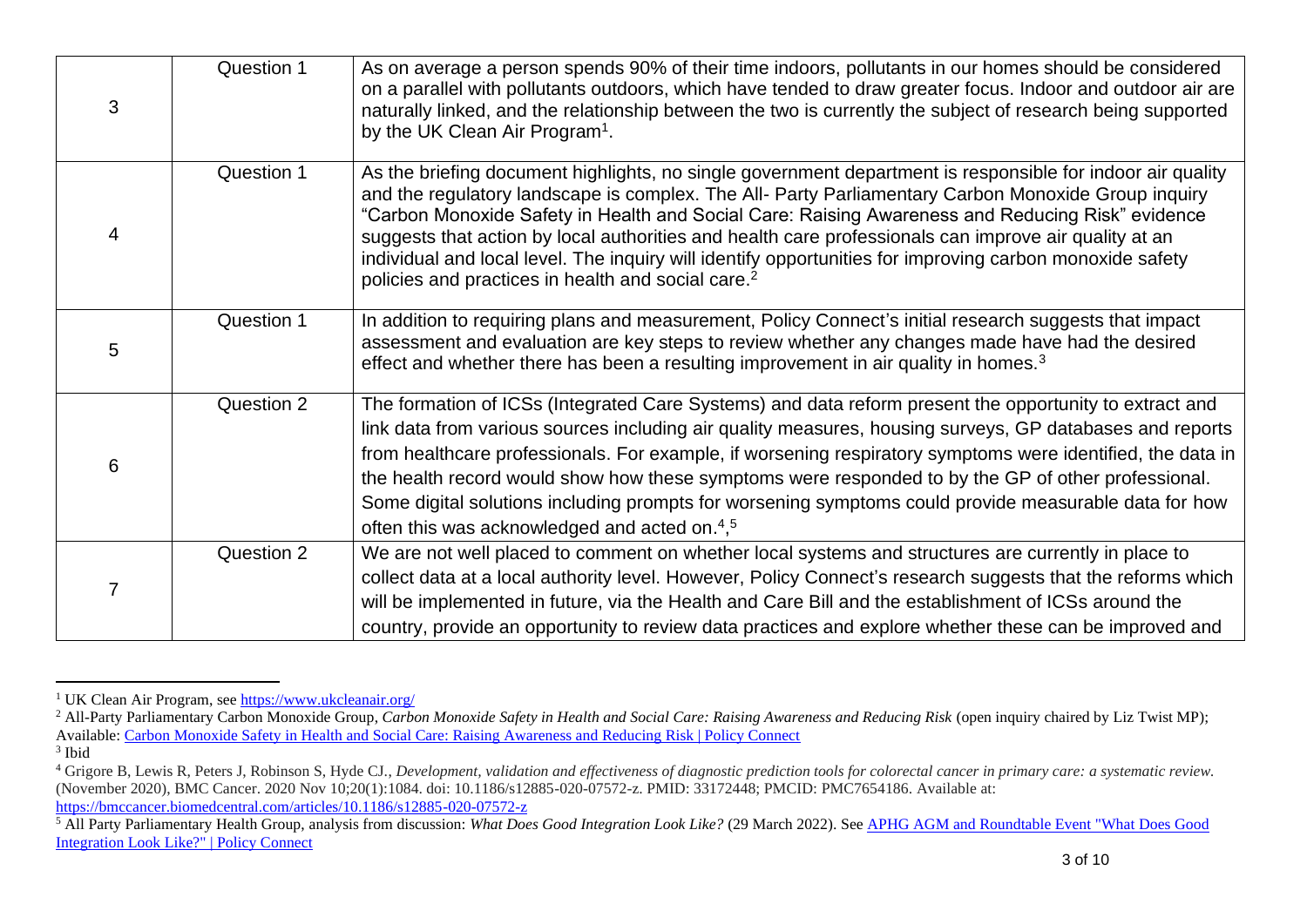|    |            | better integrated. Dorset ICS have an integrated summary care record, and good practice like this may be                                                                                                                                                                                                                                                                                                                                                                                                                                                                                                                                                                                                                                                                                                                                                                                                    |
|----|------------|-------------------------------------------------------------------------------------------------------------------------------------------------------------------------------------------------------------------------------------------------------------------------------------------------------------------------------------------------------------------------------------------------------------------------------------------------------------------------------------------------------------------------------------------------------------------------------------------------------------------------------------------------------------------------------------------------------------------------------------------------------------------------------------------------------------------------------------------------------------------------------------------------------------|
|    |            | replicated to provide a reliable data infrastructure. <sup>6</sup>                                                                                                                                                                                                                                                                                                                                                                                                                                                                                                                                                                                                                                                                                                                                                                                                                                          |
|    | Question 2 | Policy Connect's research suggests that data on staff training levels and frequency of training may be                                                                                                                                                                                                                                                                                                                                                                                                                                                                                                                                                                                                                                                                                                                                                                                                      |
| 8  |            | valuable to collect to assess if strategies to improve indoor air quality are being embedded into practice. <sup>7</sup>                                                                                                                                                                                                                                                                                                                                                                                                                                                                                                                                                                                                                                                                                                                                                                                    |
| 9  | Question 3 | Statement 1: Local authorities embed plans to improve indoor air quality into existing strategies to improve<br>people's health<br>It is likely that any change to existing local authority plans will require additional resource. Policy<br>Connect's preliminary research for the inquiry into practice improvement suggests that within the change<br>process, implementation is the phase which is likely to incur the greatest cost. Once the strategies have<br>been amended, delivering the change is where resource will be needed in the longer term.<br>The health benefits that improving indoor air quality can bring may deliver long term savings, however for<br>these changes to be planned, determined, agreed, implemented, rolled out (including workforce training),<br>assessed, evaluated and then reported on, significant time and resource may be required up front. <sup>8</sup> |
|    |            |                                                                                                                                                                                                                                                                                                                                                                                                                                                                                                                                                                                                                                                                                                                                                                                                                                                                                                             |
| 10 | Question 3 | Statement 2: People with respiratory or cardiovascular conditions who have repeated or worsening<br>respiratory symptoms are asked about their housing conditions by a healthcare professional<br>This would require implementation and training of healthcare professionals across a local area. Policy<br>Connect's research suggests that training and implementation may benefit from the consideration of local<br>structures and demographics within this process. For example, establishing a set of core questions and<br>some additional that can be adapted to suit the demographics of the ICS or local authority area. <sup>9</sup>                                                                                                                                                                                                                                                             |
| 11 | Question 3 | Statement 2: People with respiratory or cardiovascular conditions who have repeated or worsening<br>respiratory symptoms are asked about their housing conditions by a healthcare professional<br>In regard to design of health care professional training, Policy Connect's research has identified<br>organisations providing training in carbon monoxide; for example the organisation Think CO, who are<br>funded by the Gas Safety Charity. Think CO are a training organisation for carbon monoxide safety,<br>offering free sessions and resources which help leaners to identify risk and understand the symptoms of                                                                                                                                                                                                                                                                                |

<sup>6</sup> Ibid

<sup>9</sup> Ibid

<sup>7</sup> All-Party Parliamentary Carbon Monoxide Group, *Carbon Monoxide Safety in Health and Social Care: Raising Awareness and Reducing Risk* (open inquiry chaired by Liz Twist MP); Available: [Carbon Monoxide Safety in Health and Social Care: Raising Awareness and Reducing Risk | Policy Connect](https://www.policyconnect.org.uk/research/carbon-monoxide-safety-health-and-social-care-raising-awareness-and-reducing-risk)

<sup>8</sup> Ibid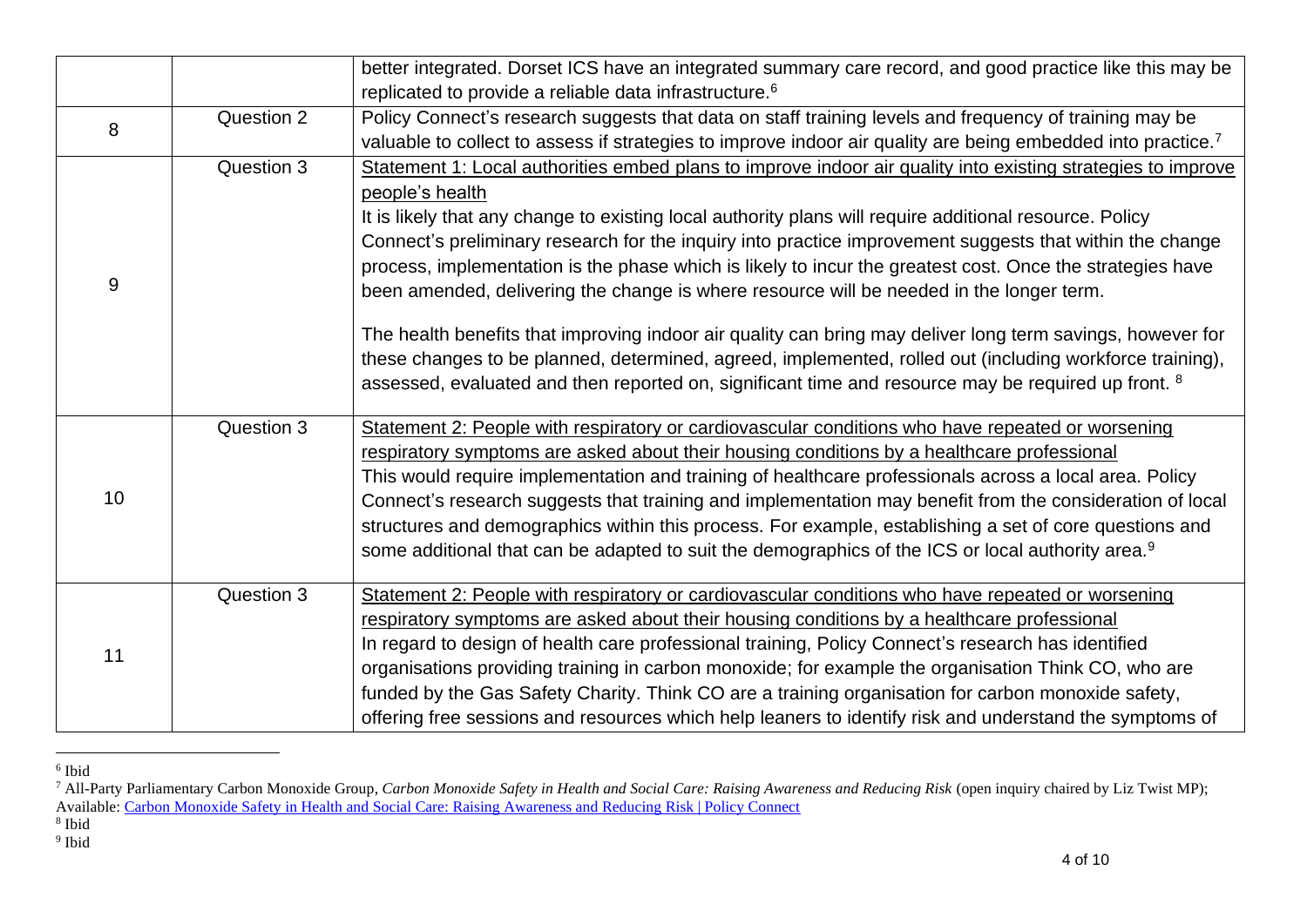|    |            | exposure to carbon monoxide. In addition to running independent session and providing free resources,<br>the charity has partnered with the Royal College of Nursing to develop a series of learning modules that<br>can be accessed via an e-platform and used as part of health care professionals continuing development.<br>10, 11                                                                                                                                                                                                                                                                                                                                                                                                                                                                                                                                                                                                                                                                                                                                                                                                                                                                                                                                                                                                                                                                                                                                                                                    |
|----|------------|---------------------------------------------------------------------------------------------------------------------------------------------------------------------------------------------------------------------------------------------------------------------------------------------------------------------------------------------------------------------------------------------------------------------------------------------------------------------------------------------------------------------------------------------------------------------------------------------------------------------------------------------------------------------------------------------------------------------------------------------------------------------------------------------------------------------------------------------------------------------------------------------------------------------------------------------------------------------------------------------------------------------------------------------------------------------------------------------------------------------------------------------------------------------------------------------------------------------------------------------------------------------------------------------------------------------------------------------------------------------------------------------------------------------------------------------------------------------------------------------------------------------------|
| 12 | Question 3 | Statement 2: People with respiratory or cardiovascular conditions who have repeated or worsening<br>respiratory symptoms are asked about their housing conditions by a healthcare professional<br>Policy Connect's research has identified methods in practice which can be used to 'prompt' healthcare<br>professionals to ask questions about housing conditions (once the exact questions have been agreed).<br>When entering a patient's symptoms/details in a computer record, it is possible to pre-set a 'trigger' for a<br>pop-up box to automatically open on the screen. This could be facilitated with a reminder to "Ask About<br>Housing Conditions", for example if the GP were to list "worsening breathing difficulties".<br>A study using this format has been very successful in promoting clinicians to ask a series of four<br>questions (known as COMA; see reference 23) when patients present with complaints of severe<br>headaches. The pop-up-box, (which can alternatively be a hard copy sticker added to physical notes if<br>used) has been shown to drastically increase the likelihood that a clinician will ask the COMA questions,<br>when compared to no pop-up-box or sticker. 12<br>However, 'boxes' availability and data collection may depend on the database used by the GP, for<br>example EMIS prompts can only be used on EMIS systems so might need to consider how this will work<br>across the country and whether it would be implemented at a local, ICS or other level. |
|    | Question 3 | Statement 2: People with respiratory or cardiovascular conditions who have repeated or worsening<br>respiratory symptoms are asked about their housing conditions by a healthcare professional<br>Policy Connect suggests that understanding who is considered a healthcare professional in this context<br>would be helpful. For example, would this only be a nurse or doctor, or would the definition include<br>broader primary care professionals and those in domiciliary and community services? Services outside of<br>the GP may be very well placed to detect worsening symptoms (as they are likely to have regular visits)                                                                                                                                                                                                                                                                                                                                                                                                                                                                                                                                                                                                                                                                                                                                                                                                                                                                                    |

<sup>&</sup>lt;sup>10</sup> Think CO is a program providing free training and resources to enable carbon monoxide safety in homes. Think CO is funded by the Gas Safety Charity: Think CO | Gas Safety Charity [\(gassafecharity.org.uk\)](https://www.gassafecharity.org.uk/our-programmes/think-co/)

<sup>&</sup>lt;sup>11</sup> Developed by the Gas Safe Charity in partnership with the Royal College of Nursing (RCN), *Think CO - Gas Safety*, (free training resource). Available at *Think CO - Gas Safety* | [Professional Services | Royal College of Nursing \(rcn.org.uk\)](https://www.rcn.org.uk/professional-development/professional-services/think-co-gas-safety)

<sup>&</sup>lt;sup>12</sup> Dr Fahad Malik & Dr Randa Ghazal-Asswad, *Carbon Monoxide: the invisible as well as silent killer? A quality improvement project raising awareness in the emergency department, Aintree University Hospital*, pre-publication presentation to APPCOG working group 'COMed' (May 2021)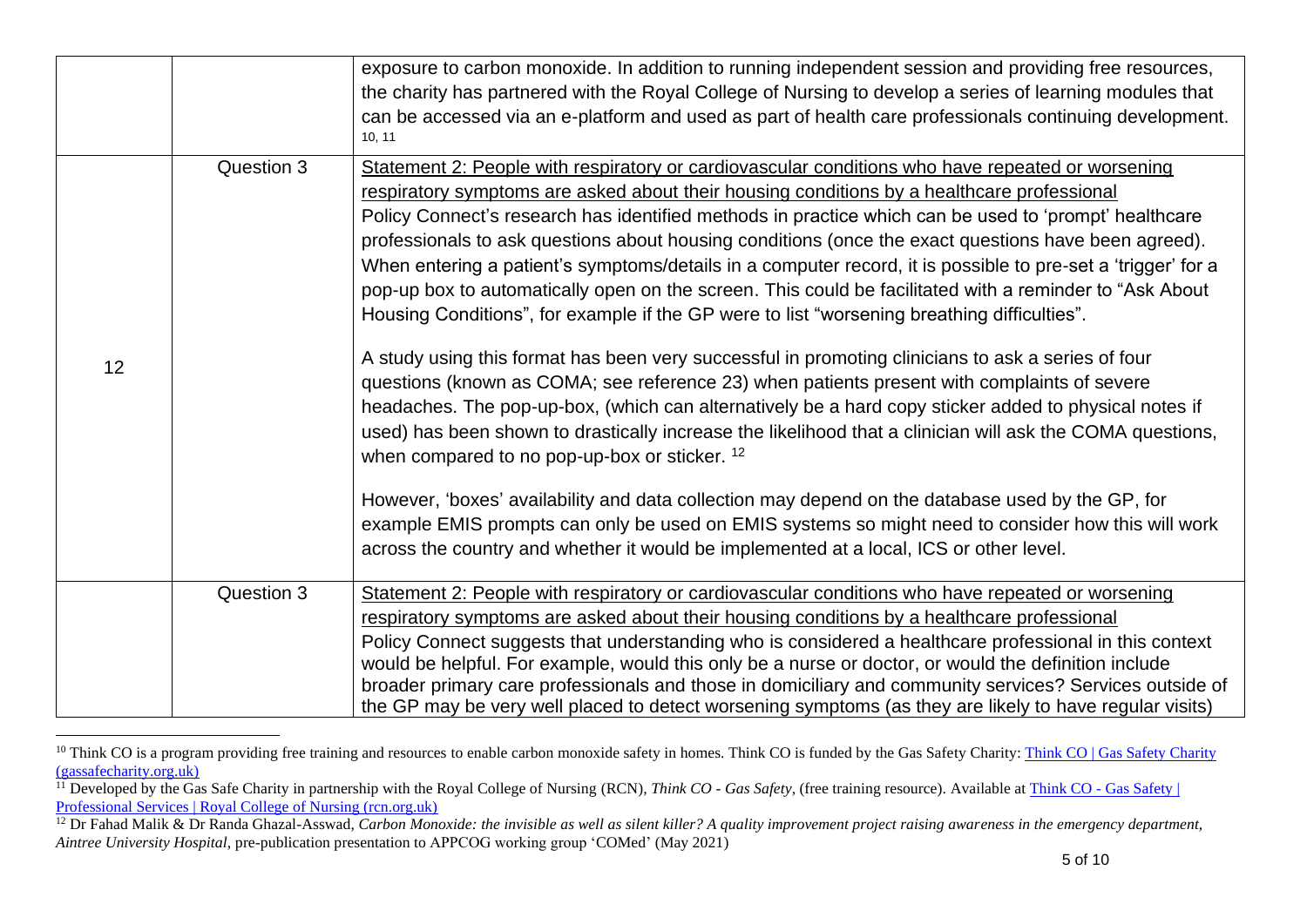|    |            | and to consider if housing conditions might be impacting health, as they may visit homes or local areas<br>and observe potential risks. <sup>1314</sup>                                                                                                                                                                                                                                                                                                                                                                                                                                                                                                                   |
|----|------------|---------------------------------------------------------------------------------------------------------------------------------------------------------------------------------------------------------------------------------------------------------------------------------------------------------------------------------------------------------------------------------------------------------------------------------------------------------------------------------------------------------------------------------------------------------------------------------------------------------------------------------------------------------------------------|
| 13 | Question 3 | Statement 3: Local authorities develop processes to help people request a housing assessment when<br>poor indoor air quality is identified or suspected.<br>This statement appears to require the least resource. However, if the new processes lead to an increase<br>in requests for housing assessments, these will need to be handled and responded to appropriately.                                                                                                                                                                                                                                                                                                 |
|    |            | It may not be within local authorities' capabilities to either carry out housing assessments or make<br>improvements to housing where a need is identified. To breach the gap, Policy Connect's investigations<br>suggest that local authorities might be advised to link services with community and charity organisations<br>such as Care & Repair or National Energy Action, as is happening in an ad hoc manner at present. 15                                                                                                                                                                                                                                        |
| 14 | Question 4 | Yes, some great examples of plans which can improve indoor air quality are listed in the definition.                                                                                                                                                                                                                                                                                                                                                                                                                                                                                                                                                                      |
| 15 | Question 4 | Ideas for building on the examples listed include:<br>• Supporting or co-designing part of a public information campaign on the risks of poor indoor air quality,<br>making members of the public and relevant professionals aware of the causes of poor indoor air<br>quality, who is particularly vulnerable, how health is affected and how to prevent or reduce poor indoor<br>air quality. This may include using campaigns, web pages, and social media. As an example, the All-<br>Party Parliamentary Carbon Monoxide Group ran two awareness campaigns last year, Carbon<br>Monoxide Safe 4 Summer and Carbon Monoxide Awareness Week which enjoyed support from |

<sup>&</sup>lt;sup>13</sup> All-Party Parliamentary Carbon Monoxide Group, *Carbon Monoxide Safety in Health and Social Care: Raising Awareness and Reducing Risk (open inquiry chaired by Liz Twist MP);* Available: [Carbon Monoxide Safety in Health and Social Care: Raising Awareness and Reducing Risk | Policy Connect](https://www.policyconnect.org.uk/research/carbon-monoxide-safety-health-and-social-care-raising-awareness-and-reducing-risk)

<sup>&</sup>lt;sup>14</sup> All Party Parliamentary Health Group, analysis from discussion: *Achieving High Street Health* (9 March 2022). Available at **Achieving High Street Health | Policy Connect** 

<sup>&</sup>lt;sup>15</sup> All-Party Parliamentary Carbon Monoxide Group, *Carbon Monoxide Safety in Health and Social Care: Raising Awareness and Reducing Risk (open inquiry chaired by Liz Twist MP);* Available: [Carbon Monoxide Safety in Health and Social Care: Raising Awareness and Reducing Risk | Policy Connect](https://www.policyconnect.org.uk/research/carbon-monoxide-safety-health-and-social-care-raising-awareness-and-reducing-risk)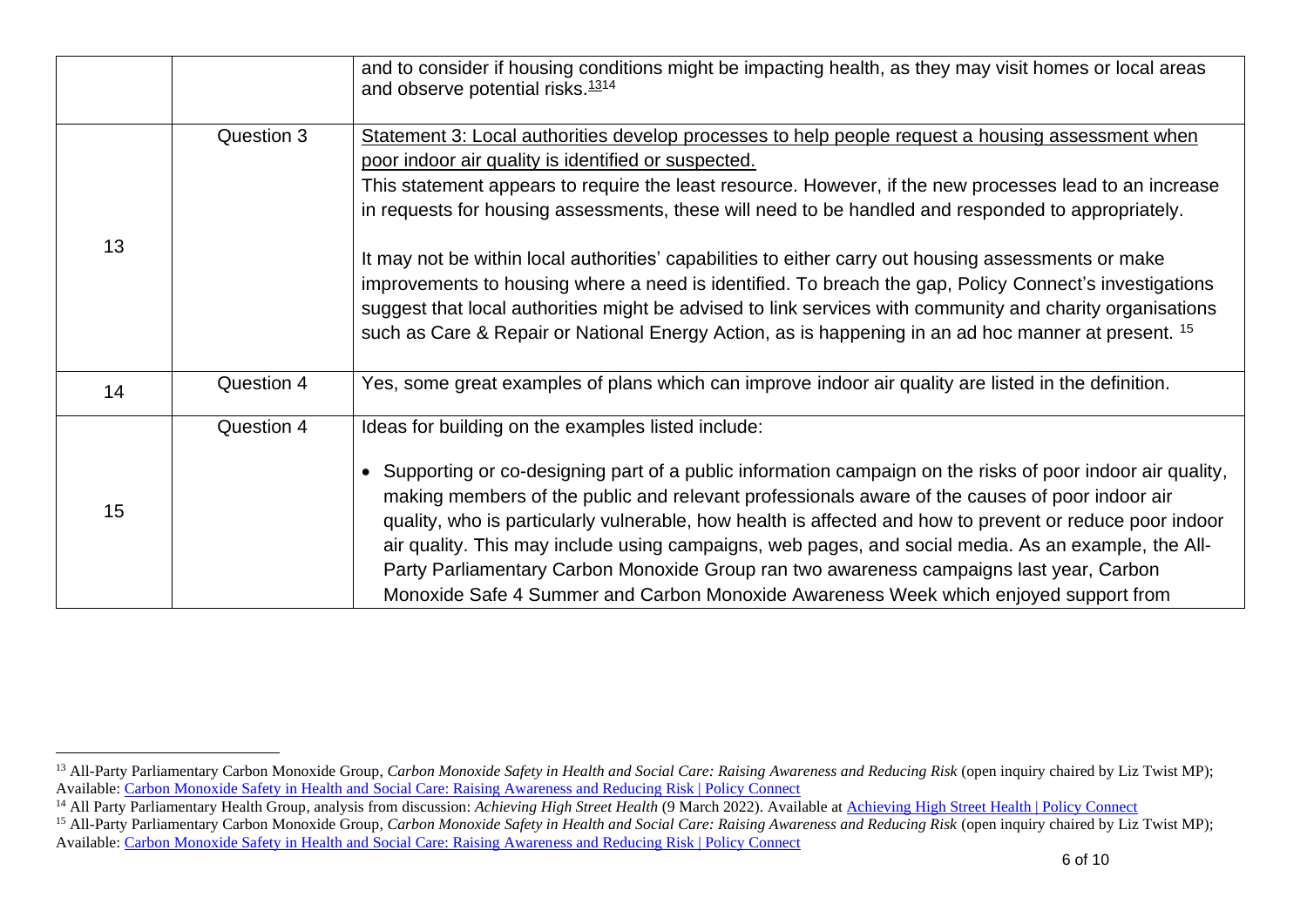|    |            | UKHSA, the Royal College of Nurses and the Royal College of Midwives. The group Global Action Plan                                                                                                                                                                                                                                                                                                                                                                |
|----|------------|-------------------------------------------------------------------------------------------------------------------------------------------------------------------------------------------------------------------------------------------------------------------------------------------------------------------------------------------------------------------------------------------------------------------------------------------------------------------|
|    |            | are also active in this area, providing information on both indoor and outdoor pollutants. $16,17,18$                                                                                                                                                                                                                                                                                                                                                             |
|    | Question 4 | Ideas for building on the examples listed include:                                                                                                                                                                                                                                                                                                                                                                                                                |
|    |            | When considering the example: "Developing inspection protocols to identify poor indoor air quality through<br>existing home visits by staff. Protocols may include visual inspections, checklists and the monitoring of<br>pollutant levels."                                                                                                                                                                                                                     |
| 16 |            | Policy Connect's research identifies that when social care providers and healthcare professionals working<br>in domiciliary settings take on new clients, there is a legal duty to carry out a risk assessment of the<br>property. Assessments could include questions such as those listed in Question 5 and might provide a<br>useful source of data if recording keeping and review can be effectively managed, perhaps within ICS<br>processes. <sup>19</sup> |
| 17 | Question 4 | Policy Connect's research for the inquiry 'Carbon Monoxide Safety in Health and Social Care: Raising<br>Awareness and Reducing Risk' suggests examples such as developing protocols for what to do in the<br>case that a carbon monoxide alarm sounds, or a dangerous indoor air pollutant is suspected, planning<br>escape routes and holding emergency numbers, such as the Gas Emergency Service number 0800 111<br>999.                                       |
|    |            | Staff training and amending of employer processes will be needed for these practices to be implemented<br>effectively. <sup>20</sup>                                                                                                                                                                                                                                                                                                                              |

<sup>&</sup>lt;sup>16</sup> All-Party Parliamentary Carbon Monoxide Group, *[Carbon Monoxide Awareness](https://www.policyconnect.org.uk/news/carbon-monoxide-awareness-week-2021-thank-you) Week: thank You!* (Summary and impact, 3 December 2021). Available at Carbon Monoxide Awareness [Week 2021: thank you! | Policy Connect](https://www.policyconnect.org.uk/news/carbon-monoxide-awareness-week-2021-thank-you)

<sup>&</sup>lt;sup>17</sup> All-Party Parliamentary Carbon Monoxide Group, *Highlights from the Carbon Monoxide Safe 4 Summer Awareness Campaign* (Summary and impact, 8 October 2021). Available at [Highlights from the Carbon Monoxide Safe 4 Summer Awareness Campaign | Policy Connect](https://www.policyconnect.org.uk/news/highlights-carbon-monoxide-safe-4-summer-awareness-campaign) 18 Global Action Plan: *Clean Air Hub*, see [Clean Air Hub](https://www.cleanairhub.org.uk/)

*<sup>19</sup> Care Standards Act 2000*, s.23: National Minimum Standards. Legislation: [Care Standards Act 2000 \(legislation.gov.uk\)](https://www.legislation.gov.uk/ukpga/2000/14/section/23)

Guidance (substance of clause): [2553.pdf \(housingcare.org\)](https://housingcare.org/downloads/kbase/2553.pdf)

<sup>&</sup>lt;sup>20</sup> All-Party Parliamentary Carbon Monoxide Group, *Carbon Monoxide Safety in Health and Social Care: Raising Awareness and Reducing Risk* (open inquiry chaired by Liz Twist MP); Available: [Carbon Monoxide Safety in Health and Social Care: Raising Awareness and Reducing Risk | Policy Connect](https://www.policyconnect.org.uk/research/carbon-monoxide-safety-health-and-social-care-raising-awareness-and-reducing-risk)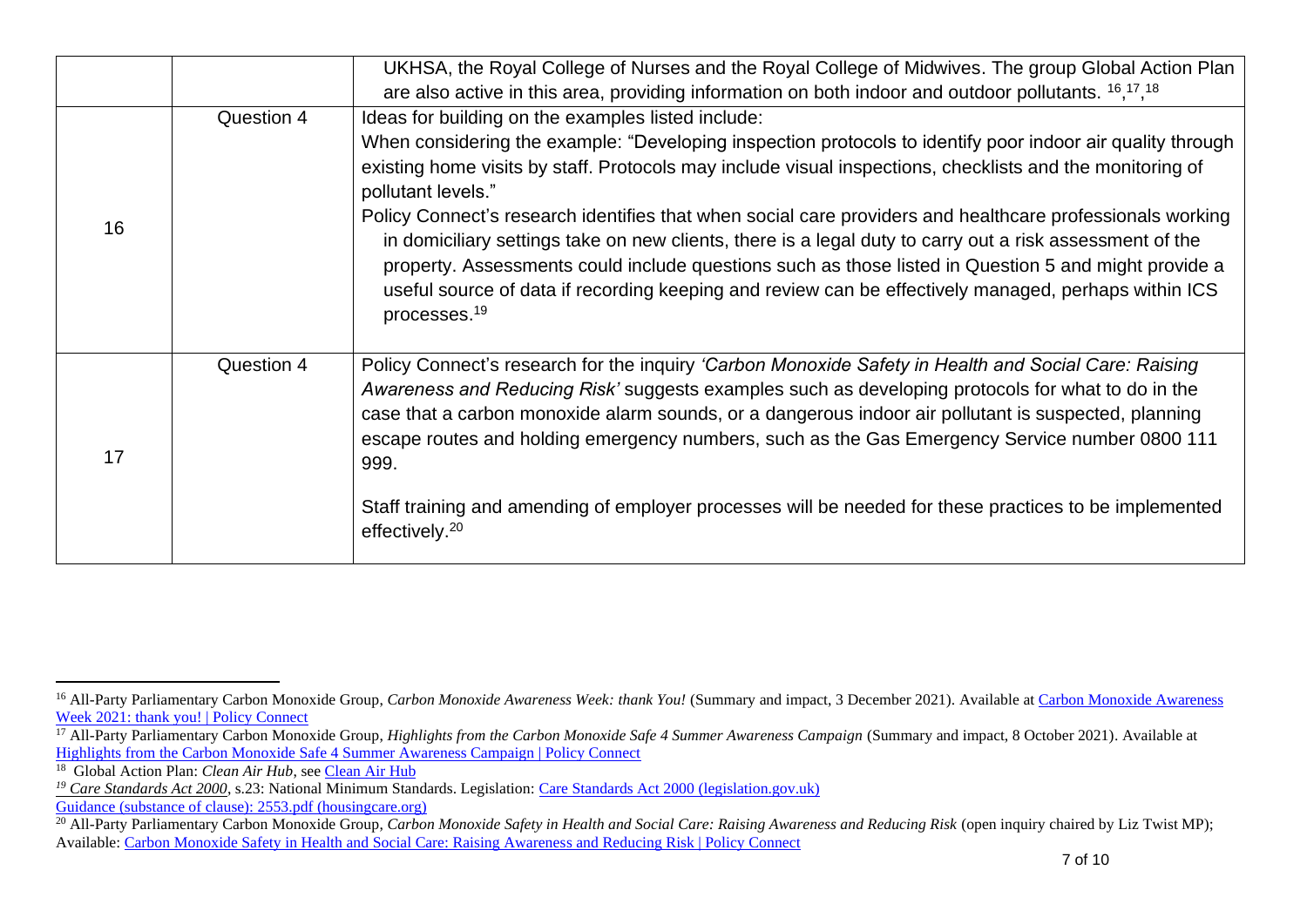| 18 | Question 4 | Policy Connect's research identifies that monitoring and evaluation are also necessary in any process, to<br>ensure the implementation of measures has been effective and to identify any training needs or gaps in<br>compliance. <sup>21</sup>                                                                                                                                                                                                                                                                                                                                                                                                                                                                                                                                                                                                                                                                                                                                                                                                                                                                                                                                                                                                                                                                                                                                                                                                               |
|----|------------|----------------------------------------------------------------------------------------------------------------------------------------------------------------------------------------------------------------------------------------------------------------------------------------------------------------------------------------------------------------------------------------------------------------------------------------------------------------------------------------------------------------------------------------------------------------------------------------------------------------------------------------------------------------------------------------------------------------------------------------------------------------------------------------------------------------------------------------------------------------------------------------------------------------------------------------------------------------------------------------------------------------------------------------------------------------------------------------------------------------------------------------------------------------------------------------------------------------------------------------------------------------------------------------------------------------------------------------------------------------------------------------------------------------------------------------------------------------|
| 19 | Question 5 | Questions could include:<br>What is the heating system type (e.g. gas, oil, or electric)?<br>$\bullet$<br>Is there a solid fuel burning appliance (i.e. a fireplace or wood burning stove)?<br>$\bullet$<br>What is the appliance servicing history (e.g. is the boiler serviced annually, if there is a chimney has<br>$\bullet$<br>this been swept)?<br>How old are the fuel burning appliances?<br>$\bullet$<br>Are the fuel burning appliances registered with the manufacture for recall/report in case of design or<br>manufacture fault (as with the Beko cookers which have been linked with 18 deaths)?<br>Is there an extractor fan and is this working and used by the resident?<br>$\bullet$<br>Do windows open fully?<br>$\bullet$<br>Proximity to major roads/pollution sources Are there working smoke, heat and carbon monoxide<br>$\bullet$<br>alarms? And:<br>$\circ$ when these are due for battery change?<br>when these are due to expire (as carbon monoxide alarms generally have a lifespan of $7 - 10$<br>$years)$ ?<br>where the alarms are sited: which room and area (e.g. on the ceiling, 1m from extractor fan<br>$etc$ ?<br>If symptoms are suspected due to poor indoor air quality: Do other people and/or pets in the home<br>$\bullet$<br>have the same symptoms or feel unwell?<br>If symptoms are suspected due to poor indoor air quality: Does the patient feel better/symptoms<br>reduce when outside the home? 22, 23 |
| 20 | Question 6 | This may need to be considered on a case-by-case basis. Whether a healthcare professional can help<br>someone request a housing assessment will depend on:<br>If the person wants help<br>The relationship between the applicant and the healthcare professional                                                                                                                                                                                                                                                                                                                                                                                                                                                                                                                                                                                                                                                                                                                                                                                                                                                                                                                                                                                                                                                                                                                                                                                               |

 $21$  Ibid

<sup>&</sup>lt;sup>22</sup> Think CO Training, see ref 10

<sup>&</sup>lt;sup>23</sup> Public Health Wales, *Suspected carbon monoxide (CO) exposure: a guide for use in hospital Emergency Departments and primary care settings (October 2016) Available at <i>PHW CO* [algorithm FINAL Eng Oct 2016.pdf \(wales.nhs.uk\)](http://www.wales.nhs.uk/sitesplus/documents/888/PHW%20CO%20algorithm%20FINAL%20Eng%20Oct%202016.pdf)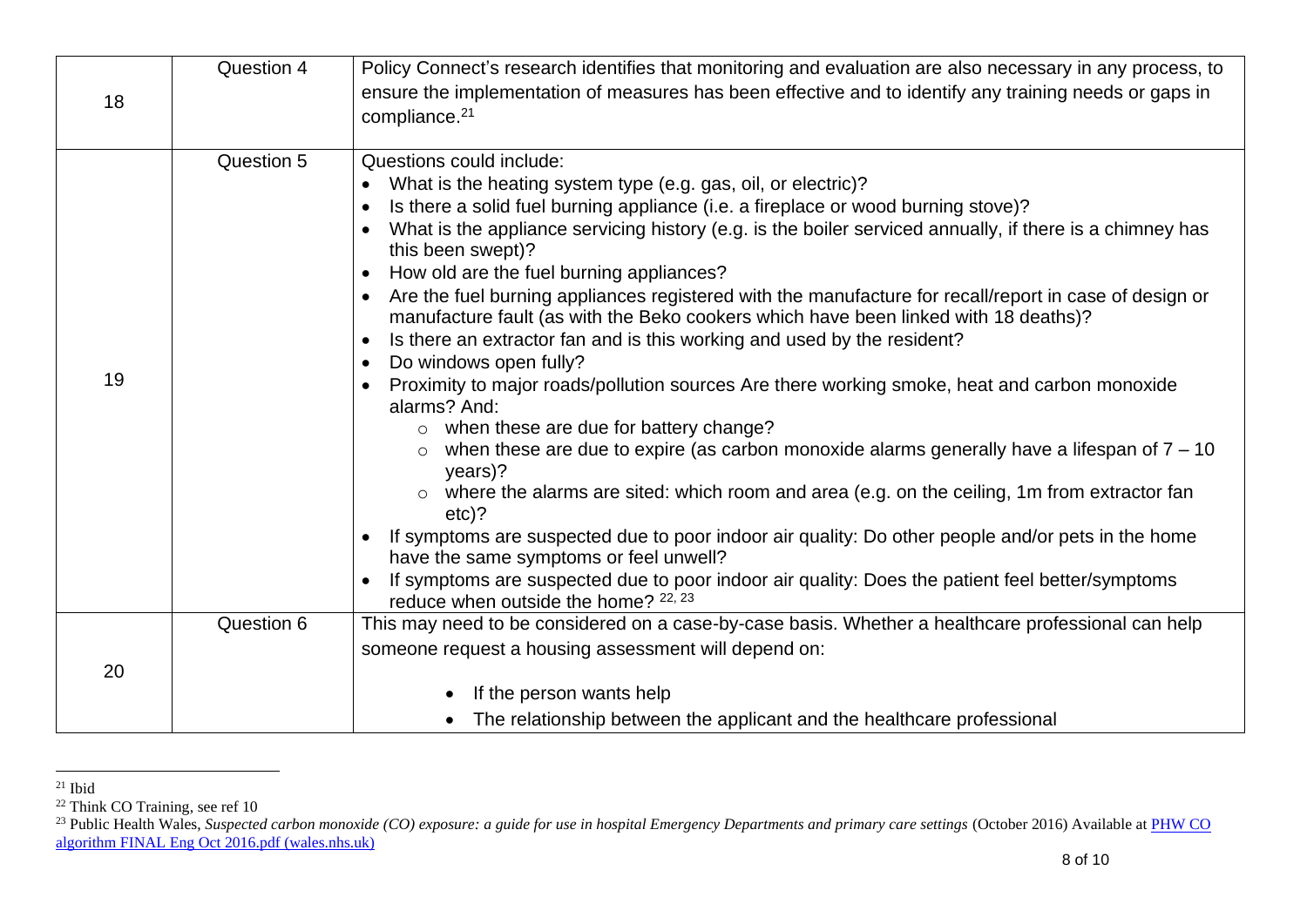|    |            | The confidence/ability of the healthcare professional to do this                                                                                                                                                                                                                                                                                                                                                                                                                                                                                                                                                                                                                                              |
|----|------------|---------------------------------------------------------------------------------------------------------------------------------------------------------------------------------------------------------------------------------------------------------------------------------------------------------------------------------------------------------------------------------------------------------------------------------------------------------------------------------------------------------------------------------------------------------------------------------------------------------------------------------------------------------------------------------------------------------------|
|    |            | Whether the local authority will accept this approach                                                                                                                                                                                                                                                                                                                                                                                                                                                                                                                                                                                                                                                         |
|    |            | How easy it is to submit the request or information                                                                                                                                                                                                                                                                                                                                                                                                                                                                                                                                                                                                                                                           |
|    |            | The resource available to the healthcare professional (i.e. their time and ability) <sup>24</sup>                                                                                                                                                                                                                                                                                                                                                                                                                                                                                                                                                                                                             |
| 21 | Question 6 | If feasible, a healthcare professional could support the applicant and give them confidence by helping to<br>approach and understand the application process, providing evidence/opinion that the assessment is<br>required, and acting as witness to evidence how they believe the housing situation may be impacting the<br>occupant(s) and their health. <sup>25</sup>                                                                                                                                                                                                                                                                                                                                     |
| 22 | Question 7 | No comment                                                                                                                                                                                                                                                                                                                                                                                                                                                                                                                                                                                                                                                                                                    |
| 23 | Question 8 | As part of the primary research for the inquiry 'Raising Awareness and Reducing Risk' the All-Party<br>Parliamentary Carbon Monoxide Group has conducted several interviews with those in health and social<br>care who are taking a pro-active to carbon monoxide safety. This research highlights examples from Care<br>and Repair Cymru, an organisation which offers free home repairs to eligible households in need and links<br>with hospital discharge teams and care providers to identify individuals who might benefit from their<br>service. Academic research from the British Geriatrics Society has shown that interventions from Care &<br>Repair Cymru "reduced the odds of falling". 26, 27 |
| 24 | Question 8 | A further best practice example from this inquiry is of an employee who has been training in recognising<br>the symptoms of carbon monoxide poisoning who attended the home of an elderly resident. The resident<br>was complaining of headaches and after asking some simple questions, the employee realised that she<br>could be suffering from carbon monoxide poisoning. Further investigation from an engineer confirmed this                                                                                                                                                                                                                                                                           |

<sup>&</sup>lt;sup>24</sup> All-Party Parliamentary Carbon Monoxide Group, *Carbon Monoxide Safety in Health and Social Care: Raising Awareness and Reducing Risk (open inquiry chaired by Liz Twist MP);* Available: [Carbon Monoxide Safety in Health and Social Care: Raising Awareness and Reducing Risk | Policy Connect](https://www.policyconnect.org.uk/research/carbon-monoxide-safety-health-and-social-care-raising-awareness-and-reducing-risk)

 $^{25}$  Ibid

 $26$  Ibid

<sup>&</sup>lt;sup>27</sup> Hollinghurst J, Daniels H, Fry R, Akbari A, Rodgers S, Watkins A, Hillcoat-Nallétamby S, Williams N, Nikolova S, Meads D, Clegg A. *Do home adaptation interventions help to reduce emergency fall admissions? A national longitudinal data-linkage study of 657,536 older adults living in Wales (UK) between 2010 and 2017.* (January 2022) Age Ageing. 2022 Jan 6;51(1):afab201. doi: 10.1093/ageing/afab201. PMID: 34673925; PMCID: PMC8753038. Available at<https://academic.oup.com/ageing/article/51/1/afab201/6399893?login=true>